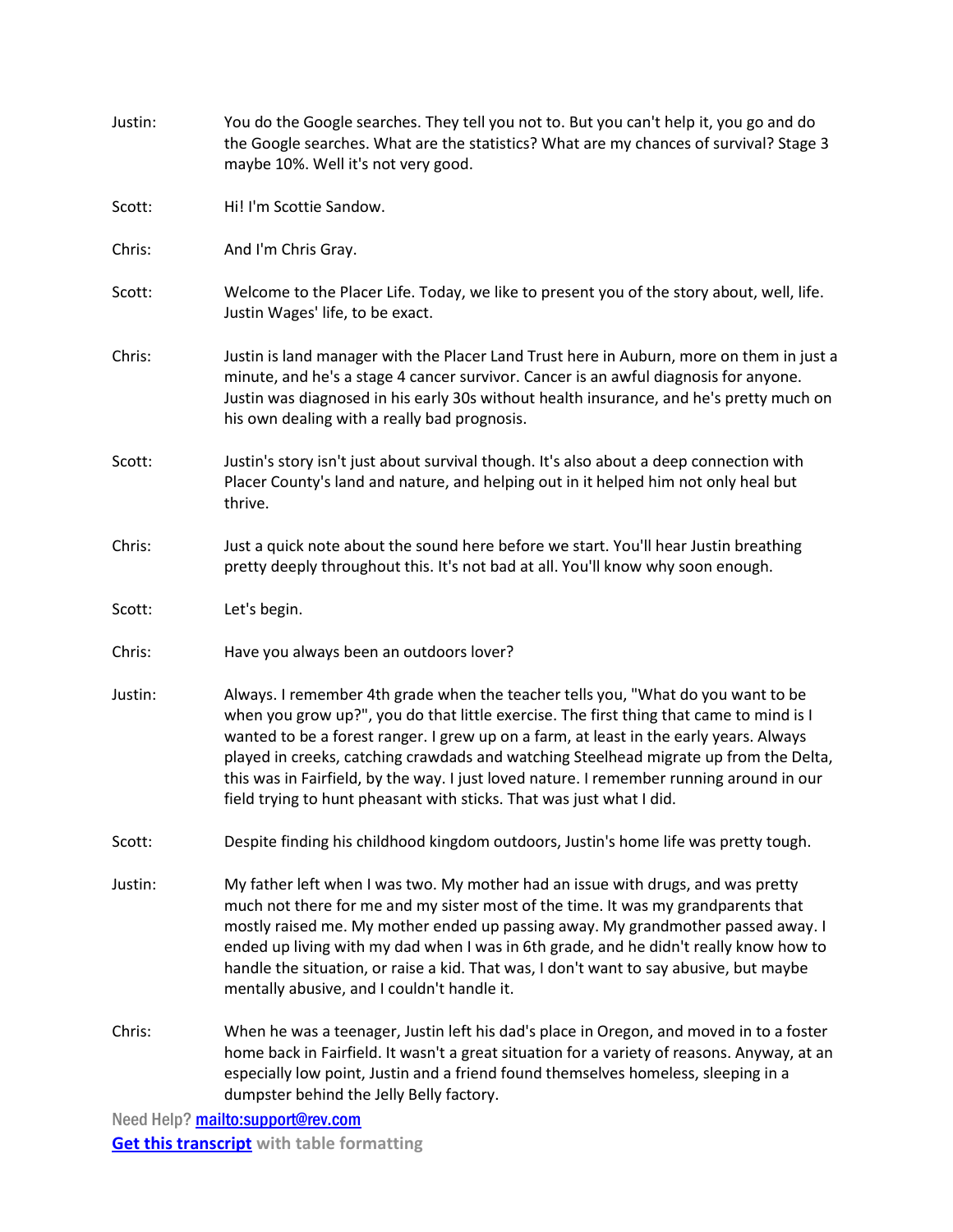- Justin: They had these great giant cardboard dumpsters, so it wasn't like a dirty, filthy, with food-type thing. These cardboard dumpsters, you could build up the cardboard. It was actually kind of warm. So we stayed out there for about a week and a half. Each day, they would throw out all their jellybeans. This is before they would sell the flops that they have, so they would actually put the jellybeans that weren't going to make it to market in another little small dumpster that wasn't very far away. So we would wait until everything died down at night, and then we would go stuff our pockets with jellybeans, and go to sleep in the dumpster.
- Scott: As rough of a start as it was, as he enters his late teens, Justin's straightens out of his life and starts thinking about his future.
- Justin: It wasn't until probably my late 20s that I realized I wanted to do something for nature, not just recreate in it and use it. I wanted to play some type of an active role in helping it. So my 1st degree was computer technology. I graduated just at the time the tech market kind of went bust, so that wasn't very useful. I decided to go back to school, and get a degree in fisheries biology just as a way to get into that field and actually make a difference for other users, especially young kids like myself who could grow up in a situation like that.
- Chris: At that point, at 25, you really felt like you needed to go back to school? Why the change? What prompted the redirection?
- Justin: I think a big part of it, well one, I needed to find a job. That's a big prompt right there. I had a little bit of money that I had inherited when my grandparents passed away. It wasn't much, but it was enough to help keep me afloat while I had little jobs, but I needed a career. I just figured, well let's go to community college. I needed to start at the basics again since I'm going in a different direction. And I didn't really know exactly what I wanted to do other than the fisheries biology. But I wanted to do something. I needed more meaning in my life. If you've ever gone from having nothing, basically having to raid Goodwill drop-off stations just to get school clothes, to all of a sudden having more money than you know what to do with, the feeling of going from nothing to "I can buy a Lamborghini today if I wanted to," really messes with your head.

I think I was the most depressed I'd ever been in my life when I had the money. That was kind of that turning point where I realized I need to do something that's a lot more fulfilling for me, and not necessarily just so I can buy a nice house or a nice car. And that's why I needed to go back to school and get educated in something that's going to be fulfilling lifetime.

- Chris: Pursuing that education, Justin moves to Lincoln and enrolls in Sierra College in Rocklin to study Fisheries Biology, or so he thought.
- Justin: I had to take an interesting class called Earth and the Human Impact. Joe Medeiros was teaching that class, and I started doing a lot of field trips with him and some of the other professors. It was really great to be exposed to these natural environment, and seeing what kind of an impact we have on it. Even more interestingly, how much of an impact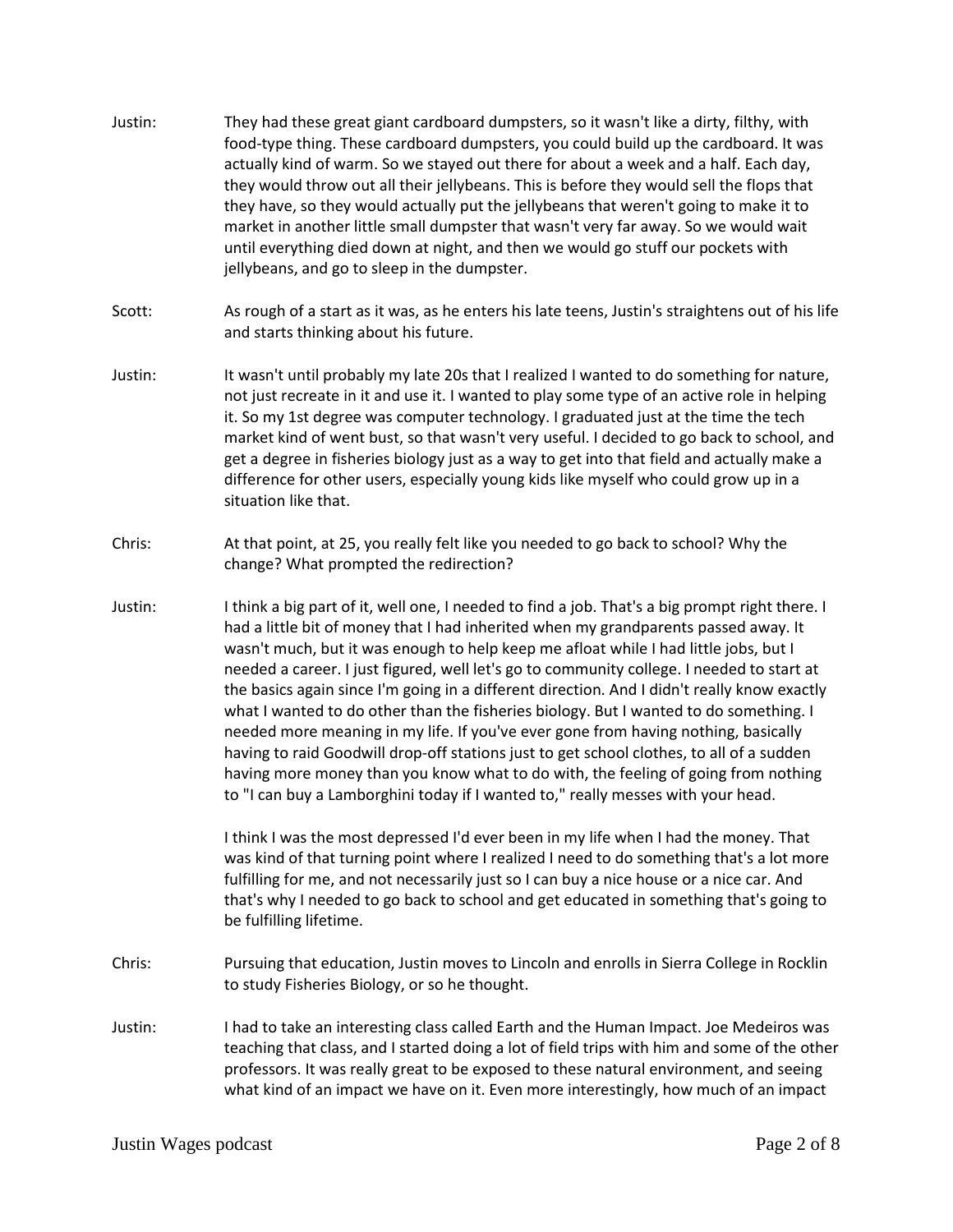those natural places have on us, and really internalizing that. Yeah, it had such an impact that I decided to change my degree path from fisheries biology to ecology, because I really enjoy the way all these natural things were hitched together, and how one thing affects another thing. I started to really want to get into conservation in general, and less of the sporting aspect, and seeing how I can get involved with fixing these natural places that we've either mocked up or protecting them.

Once I started Sierra College, and going on these field trips, I couldn't help but fall in love. Even though we were going to other areas outside of the county, I was learning more about the flora and fauna, the geology, all of these things that just really make you appreciate where you're at. That's what really drove it home. I knew I wanted to stay here. I wanted to learn as much as I can about the area. I want to say it was ... I started doing internships for Placer Land Trust while I was at Sierra College.

- Scott: Based in Auburn, the Placer Land Trust works with landowners and conservation partners to permanently protect natural and agricultural land in Placer County.
- Justin: I was very lucky as I have somebody from the Placer Legacy Program that I had met doing Earth Day events and that sort of thing that got me in touch with the Land Trust, and getting me that internship. It's kind of funny it's going a little bit full circle here, so I thank the county for that immensely.
- Chris: Placer Legacy is the county's open-space and habitat conservation program.
- Justin: The more I learn about it, the more I got to protect these area, and see people who live here and people, especially who come and visit, get to utilize these spaces. Really it's fulfilling. It's great.

During that time, I was still trying to go to school. I noticed I was having issues with fatigue and just wasn't really feeling well. I didn't really know what it was. I didn't have health coverage. I couldn't afford it. I was taking advantage of county services as much as I could. When I realized that I needed something more, I couldn't get the coverage I needed to really diagnose what was going on.

The Land Trust knew something was going on, and they realized I needed help. They went the extra step and canceled my contract position, and actually hired me a full time so I could get the health stipend, so I could go and get health covered. I immediately went to Kaiser, they're in Roseville, got my health coverage, and then went in a month later to see what was wrong with me. And then that day, I was diagnosed, they found out a cancer tumor, and it was at least stage 3 at the time.

I didn't have a whole lot of ... actually I almost had no family in the area. So I just had a lot of friends. I didn't really know how to take it. It'd be one thing if you were a father with children and a wife, it may be a little bit harder. Being fairly self-sufficient and being on my own, it wasn't quite the mental hit I think it would be for a lot of people, but it was still tough. I want to say you listen to stories like this and people expect you to say you were hit like a ton of bricks or punched in the stomach, and that life is over, and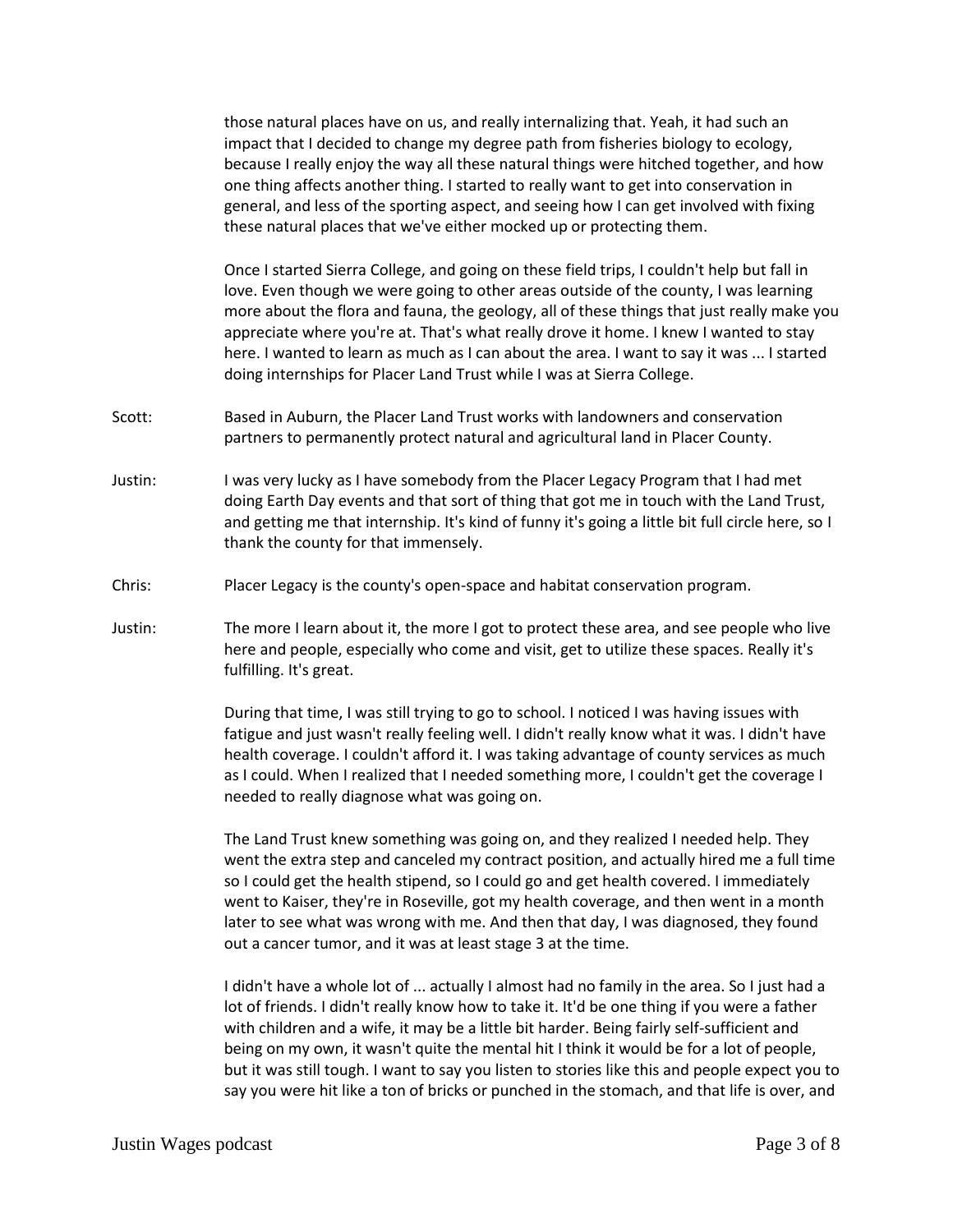it's this big, deflating news. But I think because of the way that I grew up, I was constantly hit by family that was dying. I had my best friend, when we were in middle school, jumped in front of a train.

I just felt like I was constantly hit with bad news most of my life, so it actually didn't hit me as hard then as the normal story. I took it in stride, yeah, this is not good. But it was also kind of a progression. It started off, there might be a chance. You do the Google searches. They tell you not to. But you can't help it, you go and do the Google searches. What are the statistics? What are my chances of survival? Stage 3 maybe 10%. Well it's not very good. But again, I wasn't a family person at the time, and I thought well if that's it, that's it. It's my time. So I'm just going to use it, the time that I have to the best of my abilities to enjoy myself, and leave some kind of a lasting impact on my friends and anyone around me.

I remember one time, I think it was like 3:30, 4:00 in the morning, I was at the Land Trust office, and when it really hit me that, "Oh my gosh! There's so much I know about the properties I manage that's in my head that I don't have documented." Gosh! Whoever is going to replace me when I die is going to have to take care of these places.

I planted all these trees, or the way this creek is meandering. I got all these projects going, I'm going to have to document these, so somebody can come in and take over quickly. That one hit me pretty hard, at least for, probably a few days after that. And that was the first time I actually really cried. I was just sitting at the desk in the office, it's dark, because I didn't want to turn on all the lights and everything. I was just sitting at the computer, that was when I cried, because I thought, "Wow! This is real. I need to make sure everything is ready to go." It wasn't that I was dying per se, but "Oh-my-God! I have these things to take care of." I think maybe that's how someone who has children may feel that now they're leaving, and someone is going to have to take care of their legacy. For me, the legacy was the land.

Slowly, the news got worse, and it's spread to my liver. We did the liver resection surgery. They took a big chunk of that out. Thankfully, that actually regrows, so that was kind of neat to see the x-rays of the liver growing back. But there was spot on the upper left lobe of my lung, and that one they couldn't treat easily, and so they actually had to remove most of the left lung. That was the last major surgery I had, but that was also one of the most debilitating because it really affected my breathing, and my stamina, overall. One of the earlier surgeries where they had removed a large portion of my color, and part of the rectal tissue really messed with your bathroom cycles, so I had a really hard time dealing with that. I had to wear an ostomy for about nine months.

- Chris: Not to get too graphic here, but just so it's clear what he's talking about, an ostomy basically reroutes your waste through a tube out of your abdomen and into a bag that you wear around.
- Justin: For some people that's really weird and kind of grosses you out, whatever. But that was nine months of dealing with that. You learn a lot of humility. I remember one time working with a girl scout doing her, I think it was her gold award project or her silver, doing bird boxes out on our Doty Ravine Preserve, and then out on our Big Hill Preserve,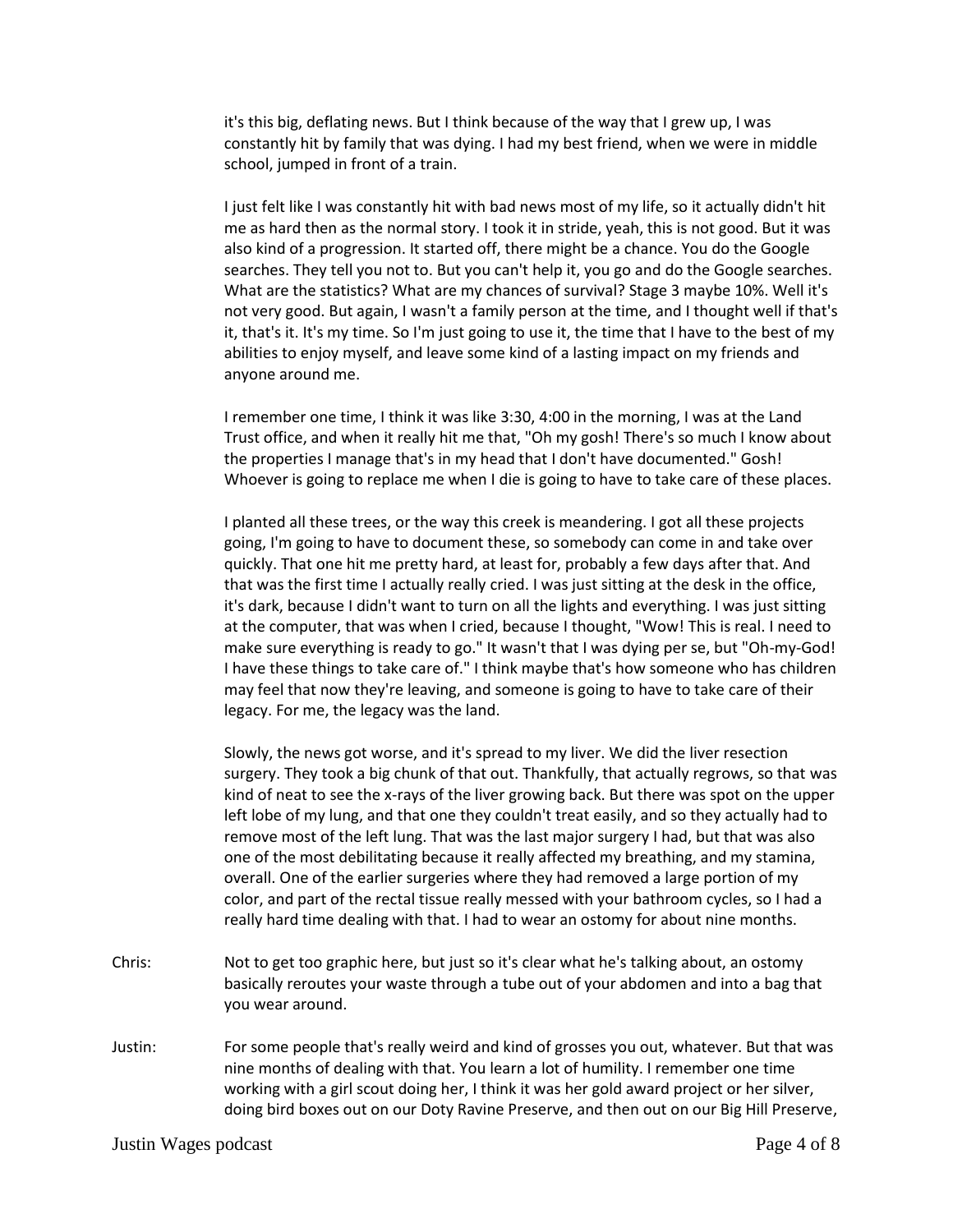particularly Taylor Ranch. We had this group of girl scouts out there, a few parents, and we're putting up these bird boxes, it's a really cool family experience for a lot of them, and then my ostomy broke open. I had to try to figure out a way to patch it up and not let them know what happened without grossing them out. It's those little things that you're like, "Okay, this is terrible, but you know what, I'm still here." And we didn't think I was going to be here. That was probably two and a half years into the treatment.

I'm here in nature. So here I am complaining and mad because this darn seal broke and it's nasty, whatever, but I'm behind and leaning up this magnificent oak. At the time, everything was really green. You just look around, I go, "This moment right now sucks, but look what we have around us. This moment is going to pass, this stuff is still going to be here. In an hour, I'm going to feel a lot better." So again, it was that nature healing.

I mean, I had to carry a chemo pump with me. You go and get the infusion, then they actually attach a line and a pump that's continually pumping more chemo until that two weeks is over. And so I can go out in nature and still do my job, and carry around this chemo pump. I might have to go around the corner and throw up, whatever needs to happen, but it was that constant immersion in nature that really helped me a lot. Pretty much during the entire treatment, which lasted about four years, I never got depressed. Yeah, there're sad moments but for the most part, just being able to be outside was fantastic. I think if I was in a big city or something where I was completely cooped up, it might have been a lot more difficult.

After that last surgery where they removed the lung, I assumed yes, that's going to take some time to rehabilitate. But what I found interesting was something as simple as bending over to tie your shoe, if I stood up too quick, I could pass out. And I had actually done that a couple of times. I thought I was supposed to be better now. Later eight months down the road and I can't do anything. My lactic acid build up in my forearms just trying to open a can with a can opener, I'd have to stop half-way through because I couldn't physically open the can. It would just burn as if I've just done 100 cans.

Around that time where I was fighting these physical limitations, that's when I started to really get down. Like I said before, you either think you're going to die or you're going to get cured. Or we don't use the word cure, but you're going to get better. And here I was finding that I'm going to constantly have these bathroom issues all my life, and I'm going to have to constantly live with a lack of oxygen and lactic acid build up, and getting winded even just climbing a short flight of stairs, then I got depressed. And that was real difficult. I didn't know how to deal with that. I sought treatment on that. Did the usual prescription drugs to try to help you out of it. Even that didn't really work; just made me kind of dull to life, just didn't find anything interesting. I didn't want to do anything.

At one point, I decided to start leading hikes for Kaiser Permanente. A friend of mine did their wellness program, and they have one where they take staff members out. I do runs, walks, that sort of thing, but I was interested in the hiking because I wanted to get people out in nature, and I wanted to give back to Kaiser. They really helped me grew all of my ordeals. They even had a great program that helped pay for a lot of the services I had beyond the coverage, because I was low income at the time. So I wanted to give back to them.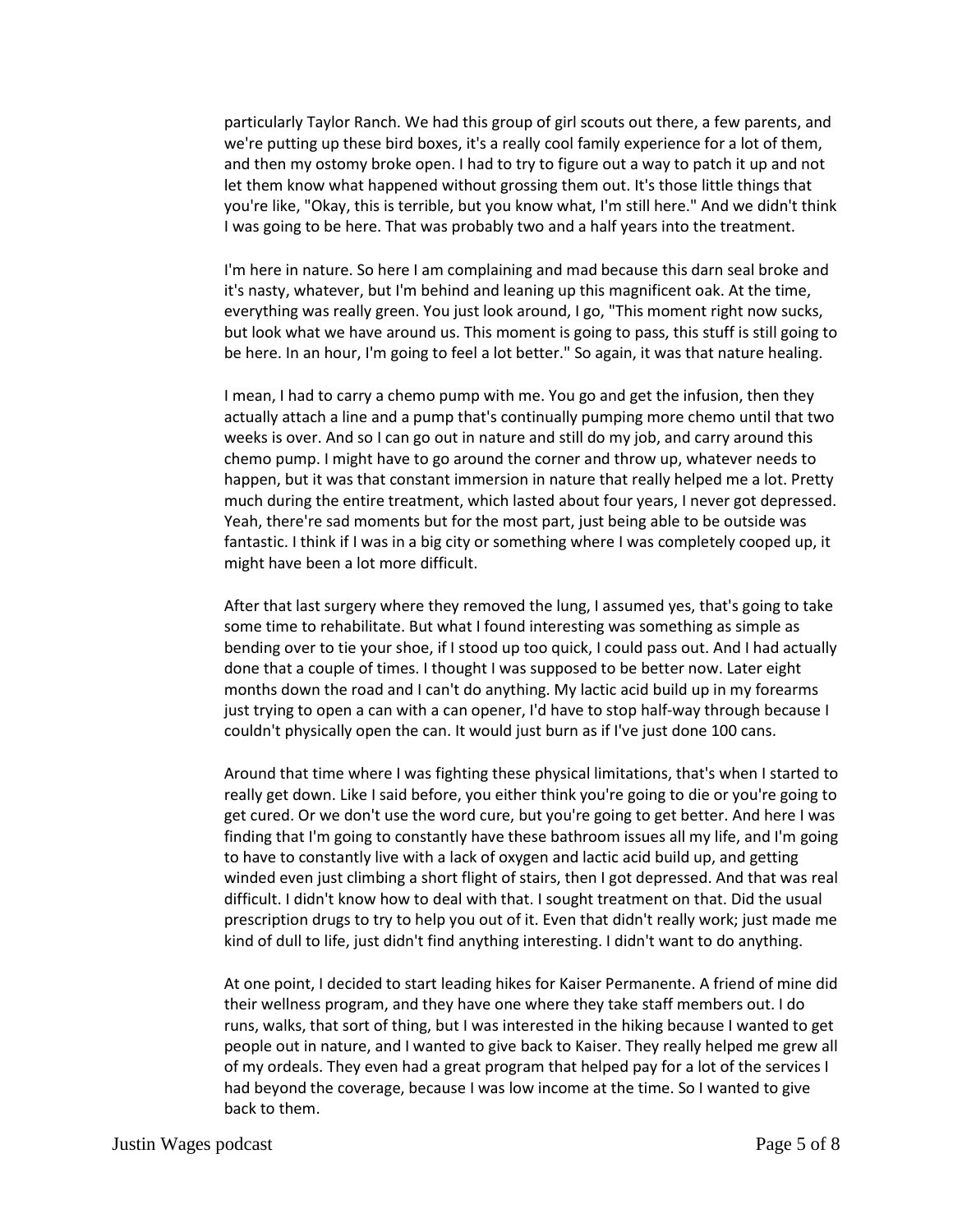Climbing at the Donner Summit and a lot of these other great hiking places that we have here in the Sierra, and in Placer County in general; even trying to do Lake Clementine was killing me. I was finding I had to be really careful not to pass out, but it was helping. As time went on and the hikes got longer, and especially higher elevation, I was feeling better and better, so one of them made the recommendation, "We should try running." Of course, they are runner. I never really liked running before. I was more of like just a quick sprinter. I didn't like the long running aspect. Unless something is chasing me, there was no way I was running. I did try that, and I had some knee issues from snowboarding and those quickly flared up. I decided I didn't like running.

One of the other ones who's a cyclist, suggested I start cycling. I didn't want to do a road bike. I'm not really into lycra, they were super tight-fitting clothes, so I decided I wanted to do mountain biking.

I ended up buying a mountain bike. Rode that around a bit. I did Hidden Falls. Placer Land Trust was also building some of our own trails to eventually open to the public and get connected. One way to manage them is to actually ride on them and get some use. So I started riding our trails a lot, and realized, "Man, this is lot of fun!" I also noticed those little issues like opening a can of tomato sauce wasn't as bad. And I was getting better. Then the kind of younger old skate boarding kid self of mine was like, "When will we start doing jumps and riding fast?" So I ended up watching videos here in the Canyon and particularly, our Culvert Trail and Confluence, and that kind of got me jazzed up. I started meeting some of the local folks here, some of the mountain bike clubs that they have like Fat Track, and just what this county had to offer really started to get me excited about this whole other community that I had no idea existed out there.

Auburn is the endurance capital of the world, whether unofficial. I really didn't know what that meant when I was saying until I realized all of these different events that occur out here, in this just huge, massive user group of rafters, equestrians, hikers, runners, cyclist, it really opened my eyes. Here I was at the Land Trust for what five plus years, and even though I'm out in the countryside working on a lot of these, I had no idea of the recreation aspects, and the groups that come and utilize them from outside of the county until I started mountain biking.

Mountain biking, in general, to me in the beginning, at least, was just a way to get healthy. At least that's what it started off as, but it became so fun, and I can get to a lot more places faster on my mountain bike that I could hiking. So I found myself exploring more of the trail systems that we have here that I didn't even know existed, because normally, I wouldn't have been able to hike to them without spending an entire day. I used to say, "Oh, I want to go do a hike," well that means I got to go to Tahoe, or I have to go to the coast. I didn't realize all these trails were here. Getting on the bike and lugging those longer miles, I was getting my exercise, but I was also getting immersed in nature more than I thought I could have. You get out further, you see things that you have never seen before. You also get isolation in a lot of cases. So you stop your ride whether it's because you're winded, or maybe it's just time for a snack, or maybe because it's a beautiful vista.